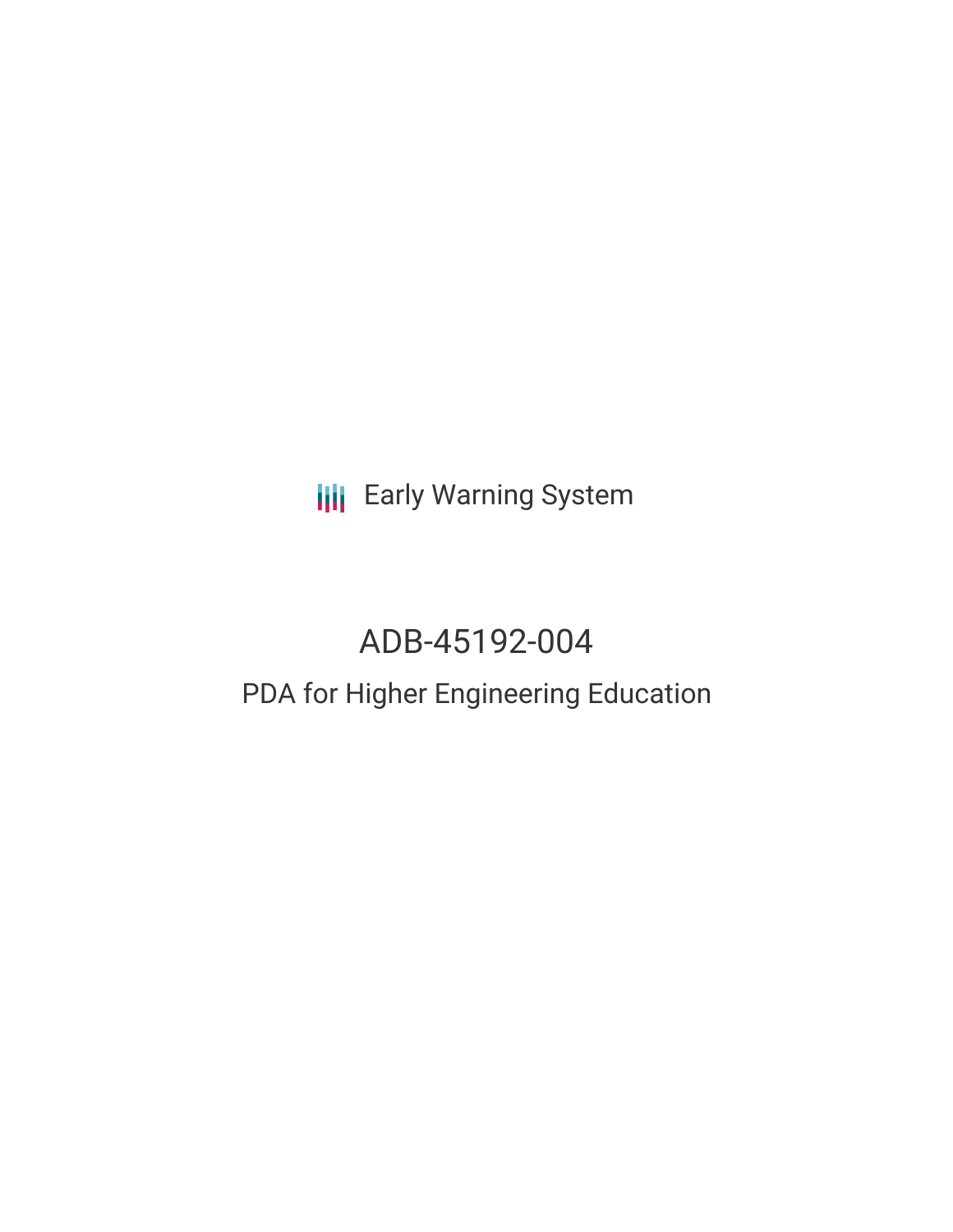

## **Quick Facts**

| <b>Countries</b>               | Nepal                                              |
|--------------------------------|----------------------------------------------------|
| <b>Financial Institutions</b>  | Asian Development Bank (ADB)                       |
| <b>Status</b>                  | Proposed                                           |
| <b>Bank Risk Rating</b>        | U                                                  |
| <b>Borrower</b>                | Government of Federal Democratic Republic of Nepal |
| <b>Sectors</b>                 | <b>Education and Health</b>                        |
| <b>Investment Type(s)</b>      | Loan                                               |
| <b>Investment Amount (USD)</b> | $$5.00$ million                                    |
| <b>Loan Amount (USD)</b>       | \$5.00 million                                     |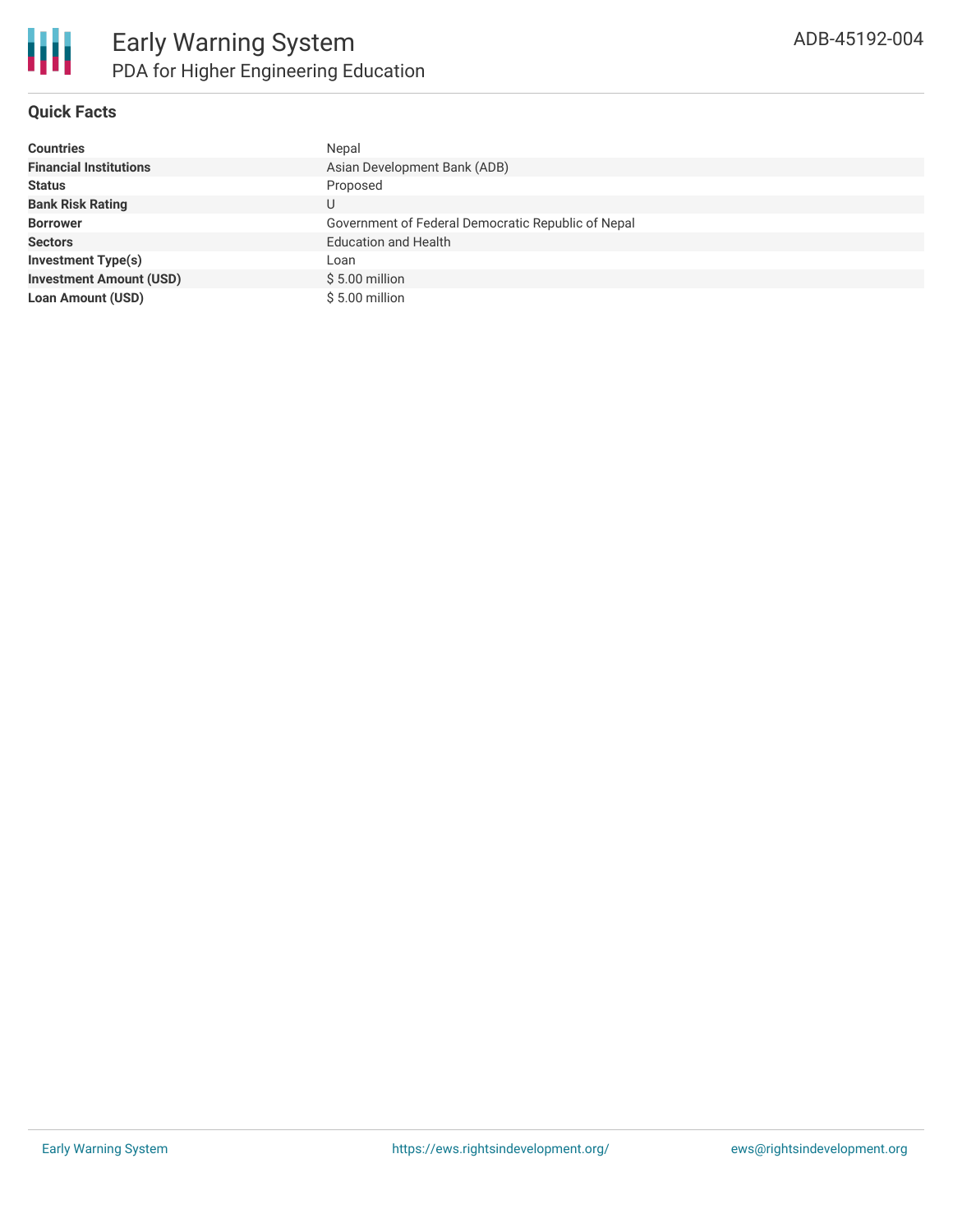

### **Project Description**

According to website of ADB, the project design advance will complete detailed design for the campus development and launch bidding process for the physical infrastructure, and initiate academic and operational staff recruitment for the Nepal National Institute of Engineering and Technology.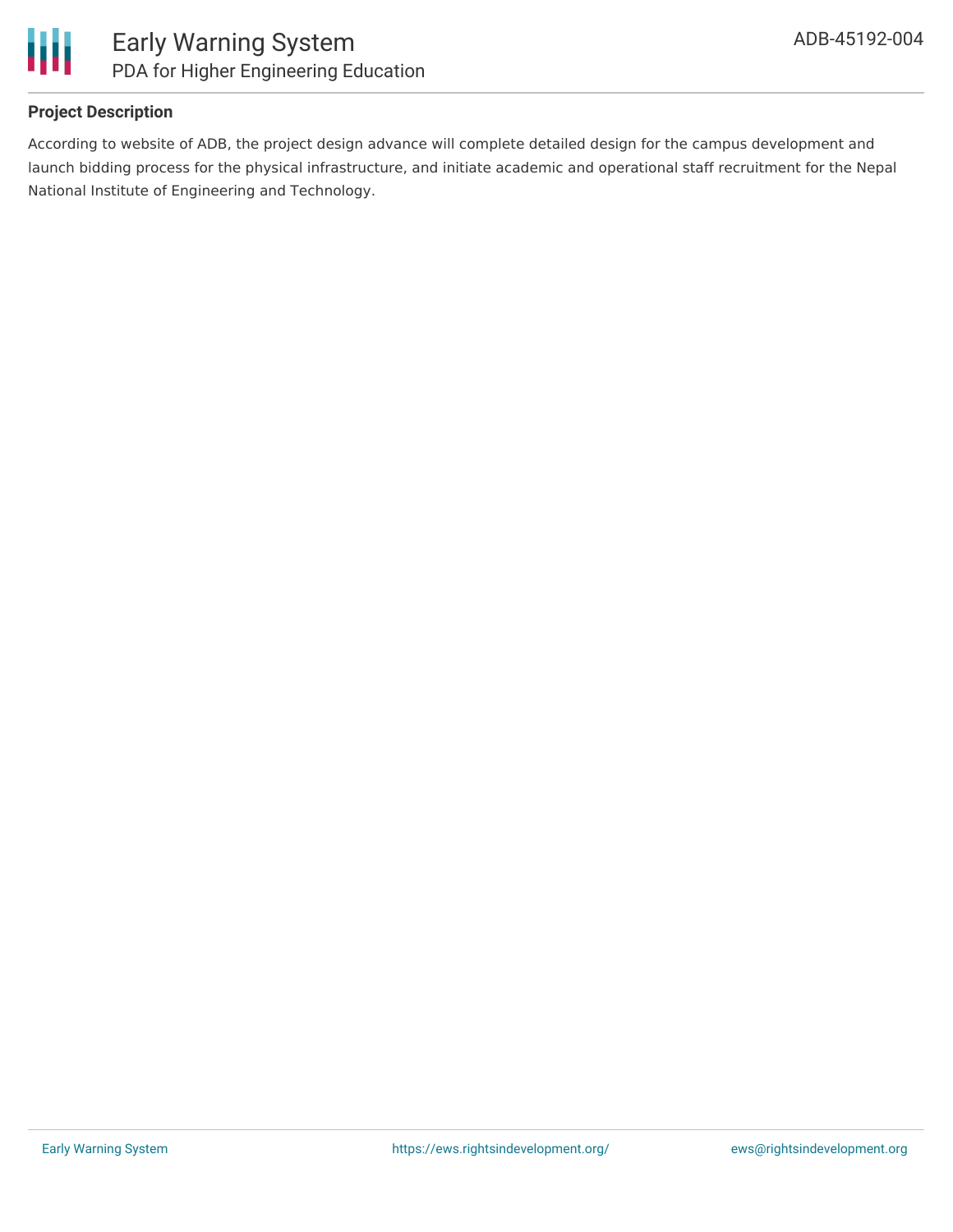

### **Investment Description**

Asian Development Bank (ADB)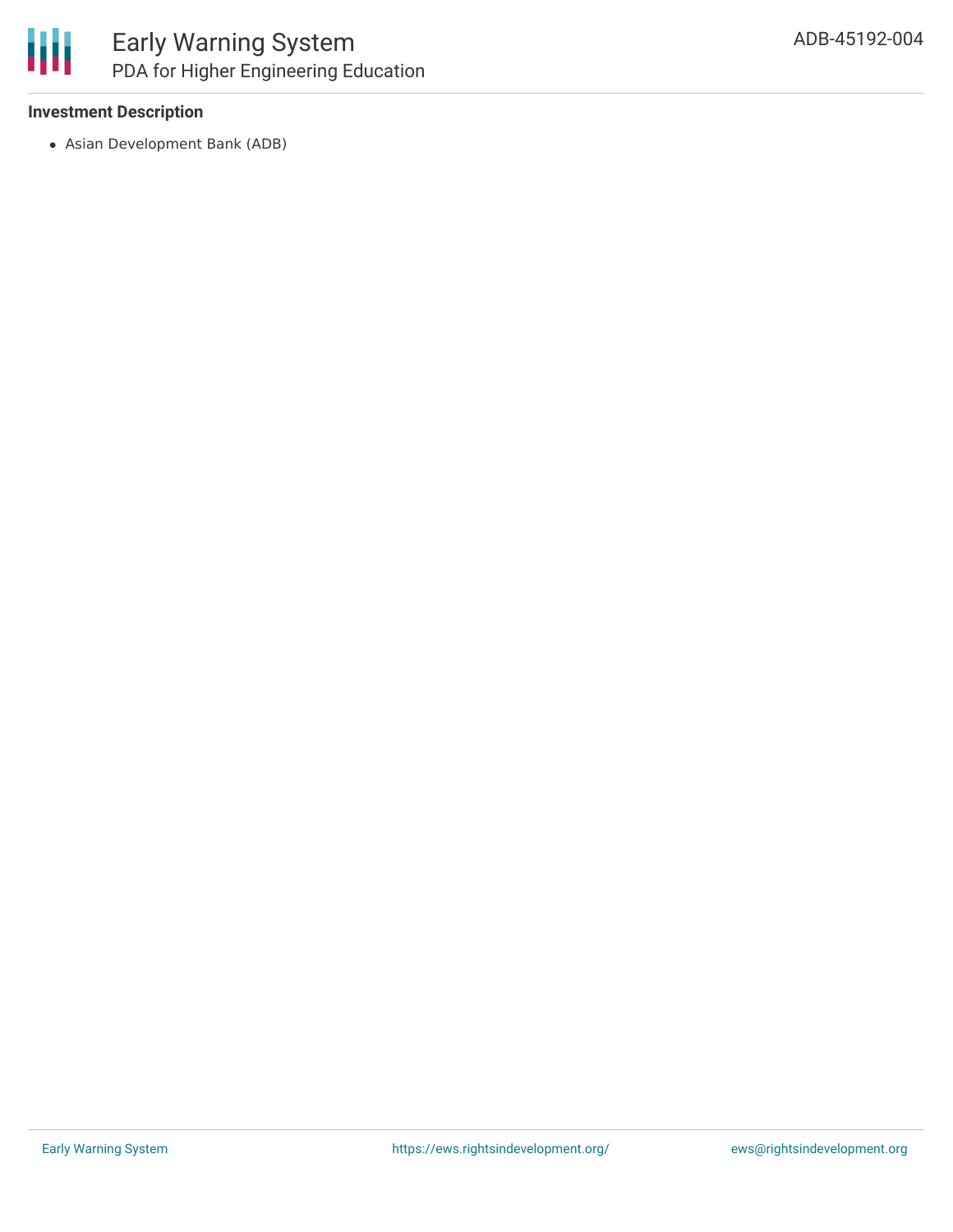### **Contact Information**

#### **Asian Development Bank**

Bloom, Erik A.

South Asia Department

Email and telephone contacts were not disclosed.

#### **Executing Agency**

Sano Thimi

Ministry of Education

#### **ACCOUNTABILITY MECHANISM OF ADB**

The Accountability Mechanism is an independent complaint mechanism and fact-finding body for people who believe they are likely to be, or have been, adversely affected by an Asian Development Bank-financed project. If you submit a complaint to the Accountability Mechanism, they may investigate to assess whether the Asian Development Bank is following its own policies and procedures for preventing harm to people or the environment. You can learn more about the Accountability Mechanism and how to file a complaint at: http://www.adb.org/site/accountability-mechanism/main